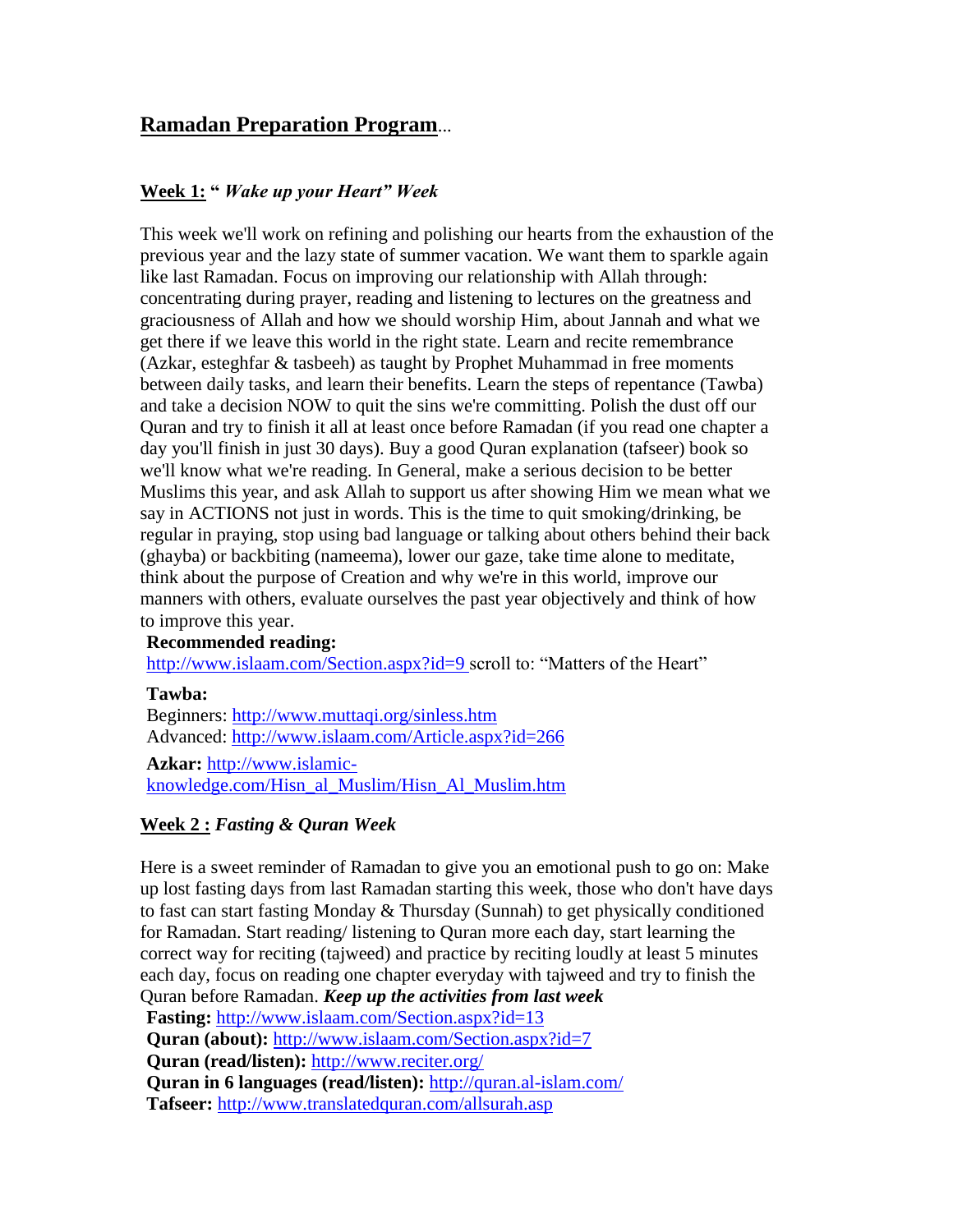## **Transliteration for those who don't speak Arabic:**

<http://www.qurantransliteration.org/>

#### **Week 3 :** *Fajr / Zakah & Sadaqa Week*

Start praying Fajr on time (before sunrise!) those who already do: add in at least a couple of units (rak'at) before Fajr. Pay Zakat-ul-Fitr (\$10.00 per person in the household) any time during Ramadan till Eid-ul-Fiter Prayer. Set aside your voluntary charity (Sadaqa) money, and calculate your obligatory charity (Zakah: 2.5% of your income saved for a whole year). Give it in Ramadan the reward is multiplied, but do make your calculations this week to remind yourself and set the money aside.) Learn the Islamic rulings of Zakah so you're sure you're doing the right thing and spending in the right venues. Learn the various ways of Sadaqa other than donating money (ex: good manners, teaching for free, lending your items, talking nicely about people behind their back, preparing food packages for the poor) *. Keep up the activities from the previous weeks* 

**All about Zakat:** <http://zakat.al-islam.com/> **About Prayer:** <http://www.islaam.com/Section.aspx?id=11> **How to pray** [http://www.arabacademy.com/how\\_to\\_pray\\_e.htm](http://www.arabacademy.com/how_to_pray_e.htm)  <http://www.islamicity.com/Mosque/salat/salat9.htm>

## **Week 4 :** *Night Prayer & Sunnah Week*

Start practicing night prayer (Qeyam) at least 3 times in the week, start by adding in 2 rak'at after E'sha prayer before you sleep, then advance into waking up 30 minutes before Fajr for the last 3 rd of the night, you can read from your Quran during night prayer so you could finish the Quran. Start adding in 12 Rak'at of Sunnah prayers in total to your 5 prayers daily as follows: 2 before Fajr, 4 before Zohr & 2 after it, 2 after Maghreb, and 2 after E'sha, followed by 2 raka'at of Shaf' + 1 rak'a of wetr at the end – you can also start praying 2 rak'at of Doha everyday between sunrise and Zohr prayer. If you wait up reading Quran after Fajr until sunrise to pray Doha , this is the equivalent of reward (thawab) of an Omra! Try it at least once on the weekend, and in Ramadan you can do it more often insha'allah: imagine the thawab of an Omra in Ramadan!

Please also learn about the daily routine and diet of Prophet Muhammad (SAAW) and plan to live and eat healthy from now on (hopefully you're not smoking or overeating anymore since week one). This way you will be able to maintain your health about which you will be asked in front of Allah. And also, you will learn the true lessons of Ramadan in relation to avoiding over-indulgence, and to **concentrate on the needs of your soul rather than the needs of your body** like you do all year. It's sad some think of Ramadan as the month of food and fun, when it's really the month of ALLAH! Remember to *Keep up the activities from the previous weeks*  **Sunnah:** <http://www.islaam.com/Section.aspx?id=8> **40 Hadiths in 13 languages:** <http://www.40hadith.com/>